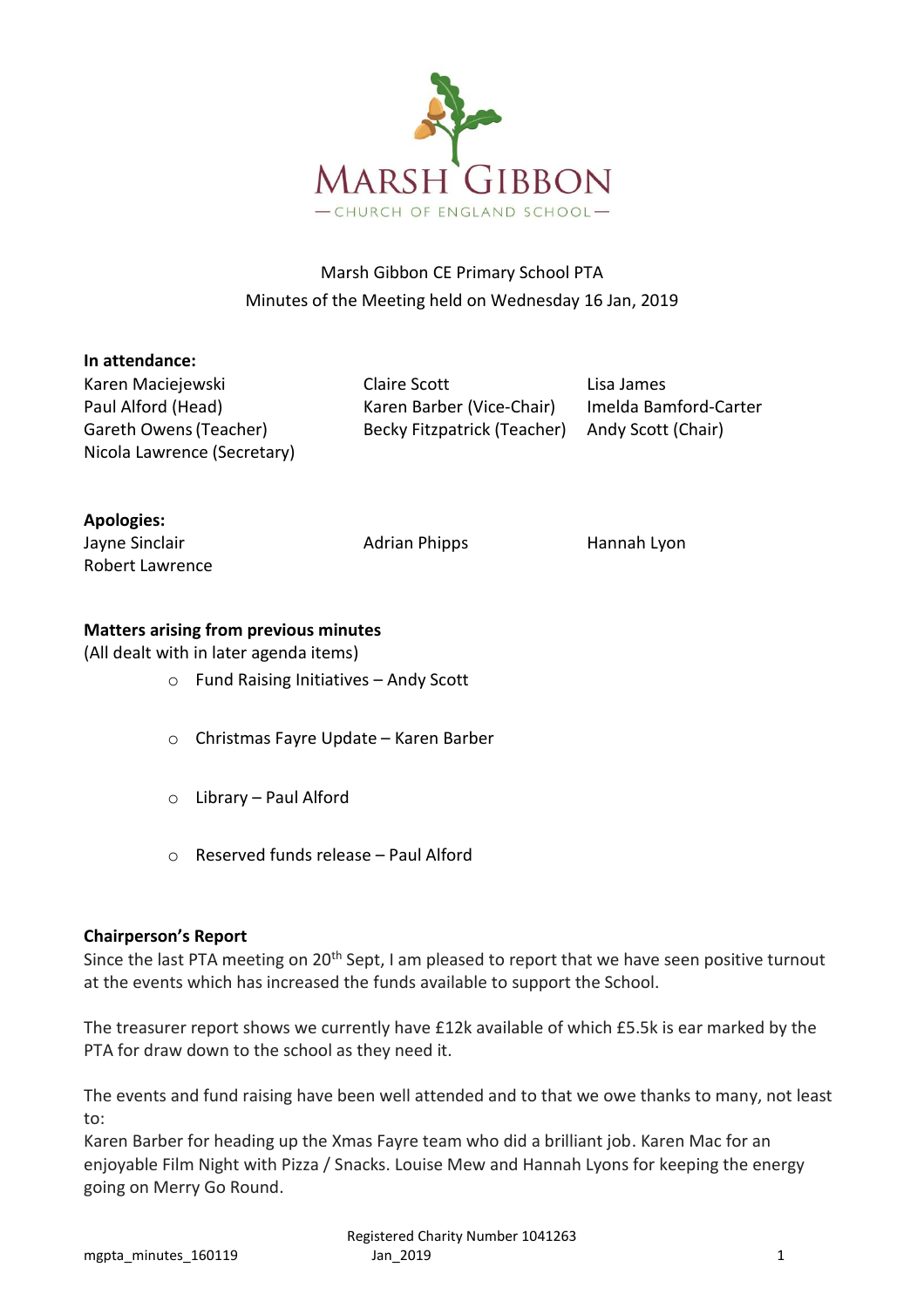I would also like to thank Sarah Reveler who has now handed over to Adrian Phipps in the role of Treasurer. Sarah has passed on a very clear status of account and been fantastic in her support to the PTA.

CAF Bank signatory status is now updated so all transactional responsibilities are now handed over to our new Treasurer, Adrian.

We look forward now to the rest of the School year culminating in the annual pig Roast and I invite volunteers to make themselves available to help the organising committee put on the best event possible for us all. The expectation will be that class reps support the organising committee to confirm names for stalls to be operated / other tasks in set up / tear down of the event.

Thanks again to everyone who has supported so far – well done.

## **Headteacher Report**

Paul Alford began by expressing his thanks for everyone who helped out at the Christmas Fayre and all parents who came. This was his first time at the event, which he enjoyed very much. Mr Alford moved on to talk about the new after school care provision beginning next month, at a cost of £12.50. He hopes this will be well supported by parents. Paul Alford clarified that existing after school clubs will continue, and that there will be a system transferring pupils from after school clubs to the new after school care. There has been a focus on maths and handwriting recently, with work towards improving standards in these areas. There will be an 'E-safety' week held in February (week beginning  $4<sup>th</sup>$  Feb. As part of this, parents will be invited to attend a workshop – which has proved useful to parents at other schools.

## **Treasurer's Report**

See attachment

• Discussion by attendees over annual payment listed as 'Staff Appreciation Gifts' of £200, for which there is precedent. Informal consensus and agreement to raise this item at next PTA AGM, where a vote will take place on its continuation, in the interests of transparency.

# **Matters Arising**

### **Amazon Wishlist – Andy Scott**

Discussion of Amazon Wishlist, set up by Andy Scott. Paul Alford said this has been a success so far, with the donation of between 40 and 50 books. Paul Alford also mentioned that some of the donations are anonymous, it is impractical to give written thanks for every individual donation, and so wished to express his gratitude for the generosity of those who had donated books.

# **School Lottery Update – Andy Scott**

Andy Scott confirmed currently selling 50 tickets a week, which roughly equates to an annual income of £1040. Karen Mac asked whether it was limited to school parents, Andy Scott confirmed that no, anyone can enter.

# **Christmas Cards by the Kids – Andy Scott**

Discussion about success of inaugural 'Mini-Me' Christmas cards scheme and appetite to repeat, with desire to maximise fundraising by submitting artwork earlier. Last year's scheme raised circa £76 for the PTA. Becky Fitzpatrick mentioned that as much as notice as possible appreciated to help teachers organise pupils' artwork. Karen Barber said getting order packs out earlier might also help parents spread cost of Christmas.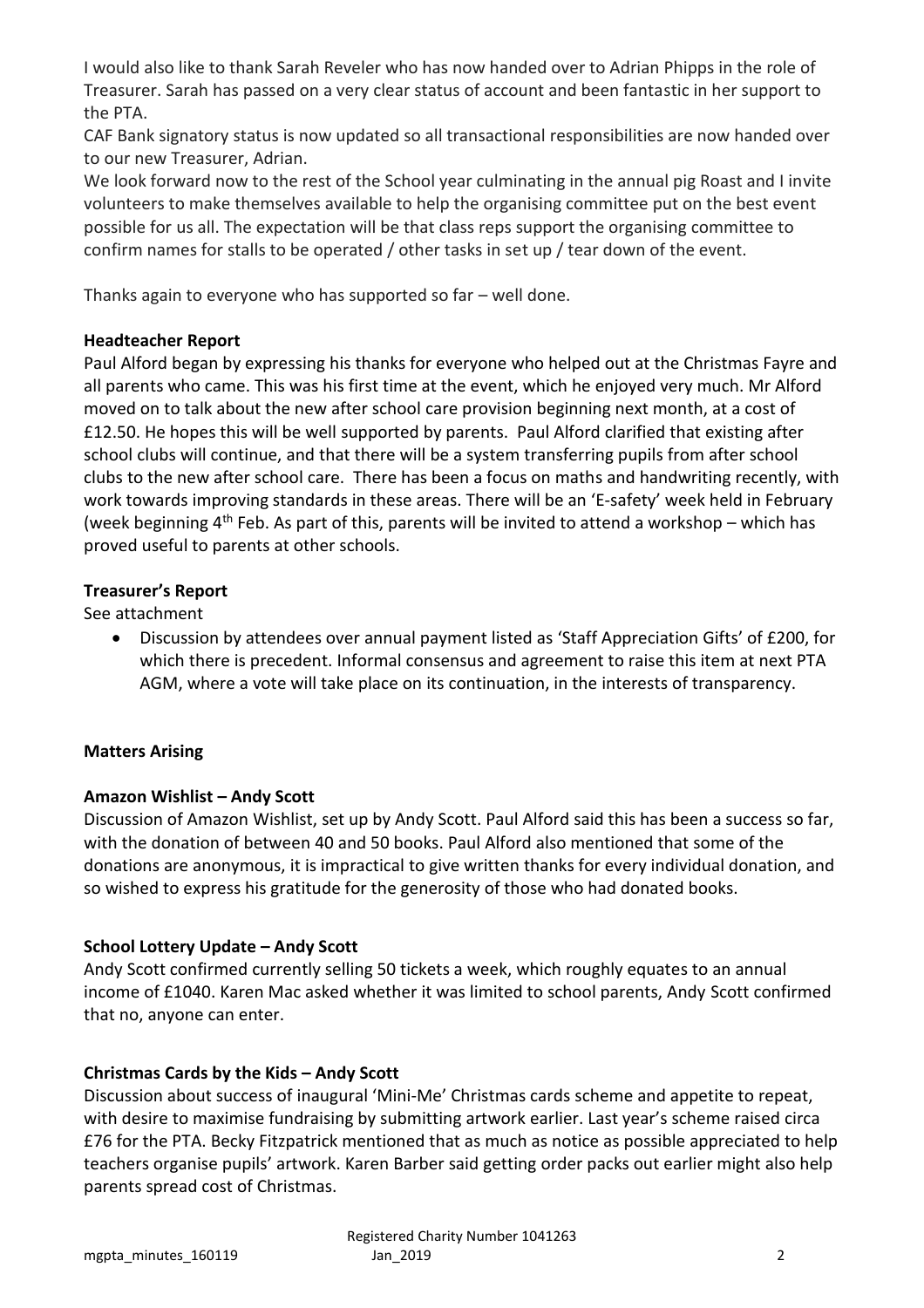### **Christmas Fayre – Karen Barber**

Karen Barber expressed huge thanks to everyone who helped on the night, and preparing the event, and to everyone who came. Consensus among room that event was success, particularly the new merchandise stalls, it was also agreed that pupils did a fine job of managing their stalls. Andy Scott mentioned that the very popular Santa's Grotto needs a new inflatable, consensus to cost and see if any out of season bargains to be found to replace this. Claire Scott mentioned thanks to Paul Alford for teachers' help in dismantling Christmas trees, a job that had formerly fallen on PTA volunteers. Special mention to Carl Robinson, from Paul Alford, for donating the huge Christmas tree.

### **Library – Paul Alford**

Paul Alford revealed commissioned plans for establishing the school library, part funded by a donation from the family of Trudi Prewitt. (These are available for parents to look at, please contact the school office). Paul Alford confirmed plans to locate 'Trudi's Library' within the resource room and wishes to begin with a corner of the room, at a cost of £2775. Of this £2000 would be funded by the donations from Trudi Prewitt's funeral, plus additional from the PTA to bring this figure up to £2000. An additional £350 was donated by a company, thanks to school parent Holly Franklin. This left a shortfall of £425. Nicola Lawrence proposed donating a further (up to) £500 in order to reach the required £2775. This motion was seconded by Imelda Bamford-Carter and carried unanimously. Additional discussion for involvement of some pupils in colour schemes.

### **Reserved funds release – Paul Alford**

### As above – library release of £2000 + further £500

Data Loggers – following acquiring Ewelme funded Data Loggers, Becky Fitzpatrick gave an update on their arrival. PTA had previously agreed to further fund additional Data Loggers and associated equipment up to £500. Becky Fitzpatrick confirmed that once staff had been trained in their use and gained some experience in using them, they would then consider ordering the additional kit.

#### **PGL coach travel - £1200**

Gareth Owens confirmed that previously agreed £1200 funding for PGL coach travel is likely to be drawn down in May.

#### **Outside stage Fence - £300**

Paul Alford confirmed that school staff are still in process of getting willow fence repaired.

#### **Class consumables - £1400**

Paul Alford confirmed that the £200 per class previously agreed by PTA will be spent on class consumables needed.

• Fund Raising Ideas / Dates 2019

#### **Tesco**

Nicola Lawrence to investigate the Tesco 'token boxes' and how we go about becoming one of the causes raised for.

#### **Midcounties Co-operative**

Andy Scott mentioned Robert Lawrence's Midcounties Co-operative award scheme, Paul Alford and Robert Lawrence to liaise over entering to attempt to win grant of up to £2k.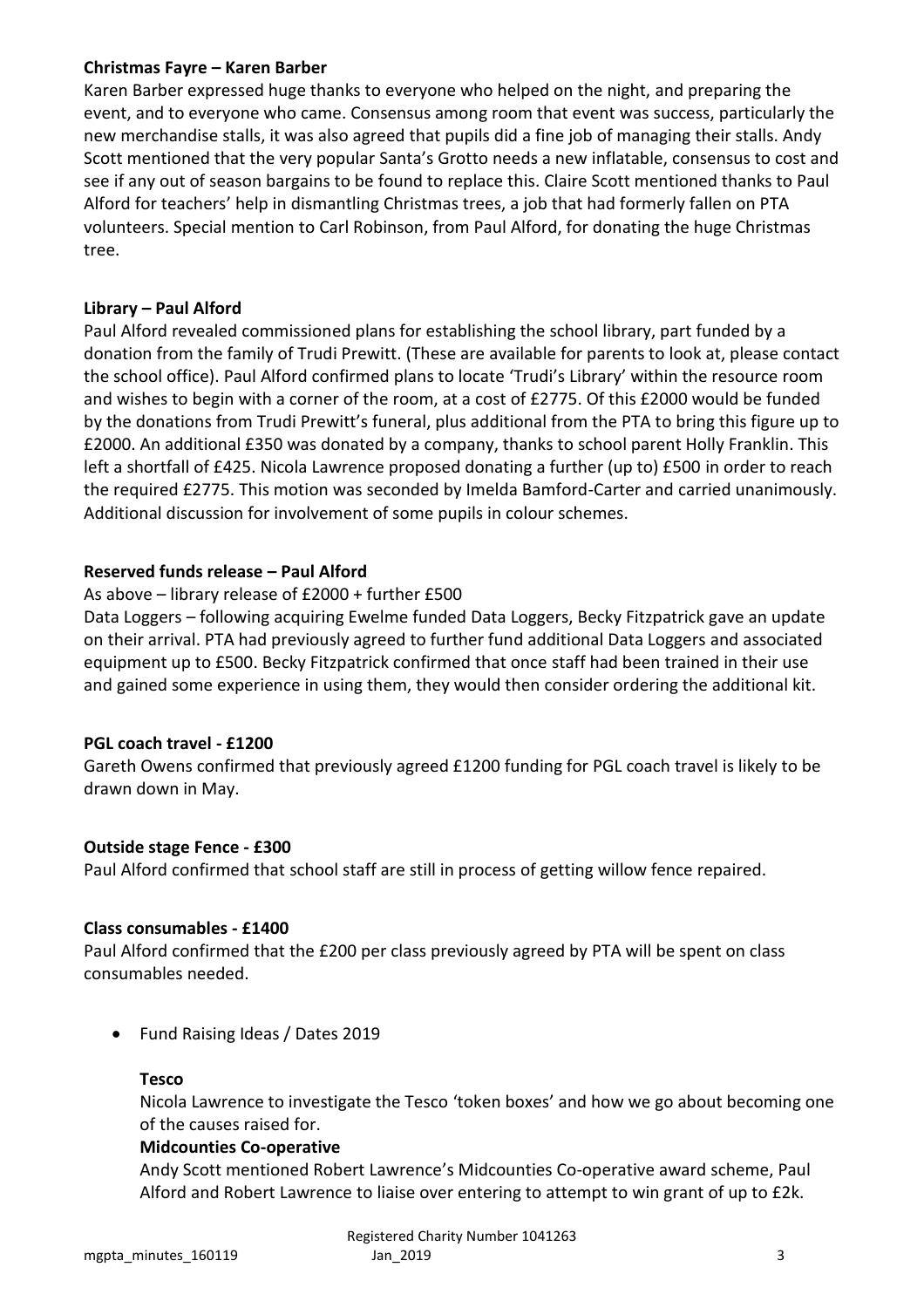### • **World Book day**

Paul Alford confirmed date is Thurs March 7, when school will run Mufti day with £1 donation towards the library.

### • **Film Night Thurs 7 March**

Lisa James offered to run this, in conjunction with Karen Mac. Pick up will be 5.15pm.

# • **Easter Egg Extravaganza – Friday 5 th April**

Karen Mac offered to run this in form of a stone/egg hunt for each class, taking roughly 10 minutes, with Cadbury's Crème Egg type prizes, at cost of 50p each child.

- **Sports Day Breakfast Stall – date tbc** Agreement to run breakfast stall again, after success of last one. Paul Alford yet to confirm date of school sports day in summer term.
- **Pig Roast event + Pig Roast Mufti** Nothing to add at this stage.
- Any other business
	- o **Maths Curriculum – Additional Support – Paul Alford** Paul Alford: Would like to ask PTA to fund purchase of additional resources for Maths curriculum of £765.27. This includes equipment such as counting sticks, Numicons, A3 white boards. Motion proposed by Claire Scott to release £765.27 from PTA funds for purchase of equipment to support Maths curriculum Seconded by: Nicola Lawrence

o **English and Writing – Additional Support – Paul Alford** Paul Alford: Would like to ask PTA to fund purchase additional resources to help support all year groups in English and writing, up to £395.10 Motion proposed by Karen Barber to release £395.10 from PTA funds for purchase of equipment to support English and writing Seconded by: Imelda Bamford-Carter

o **Swimming Pool – Paul Alford**

Paul Alford asked for PTA to release up to £2000 towards costs of re-opening school swimming pool. Paul Alford is currently getting estimates re costs to reopen, as yet these are unknown and may well exceed £2000. General discussion about feasibility of reopening, plus potential to ask for parental contribution towards its upkeep. No conclusion possible on this discussion without further guidance from Paul Alford on estimated costs.

Motion proposed by Karen Mac to release up to £2000 from PTA funds towards swimming pool reopening costs Seconded by: Lisa James